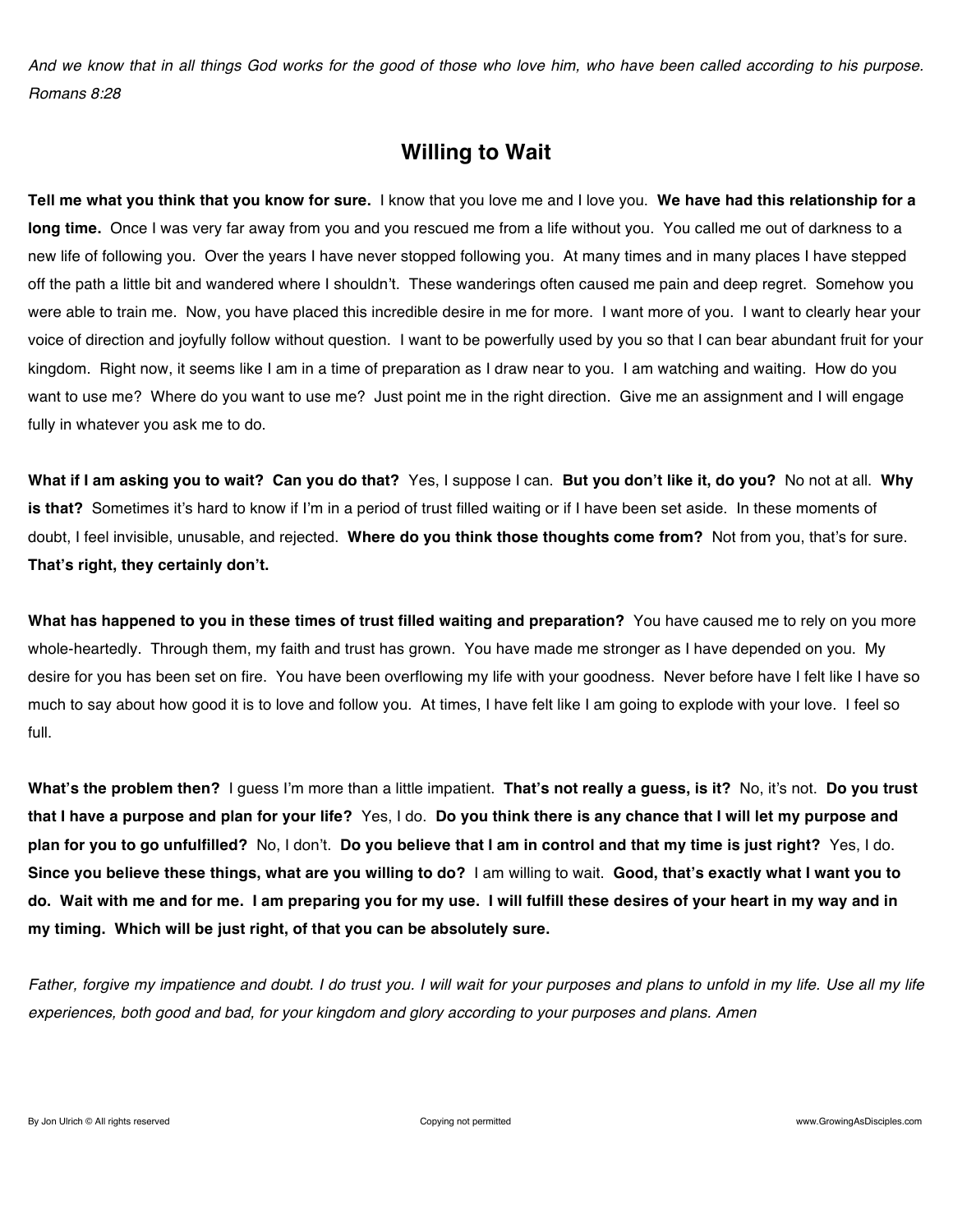| <b>Identity</b>                  | Called According To His Purpose                                                                                                                                                                                                                 | <b>Identity</b>               | <b>Called According To His Purpose</b>                                                                                                                    |  |
|----------------------------------|-------------------------------------------------------------------------------------------------------------------------------------------------------------------------------------------------------------------------------------------------|-------------------------------|-----------------------------------------------------------------------------------------------------------------------------------------------------------|--|
|                                  | And we know that in all things God works for the good of those<br>who love him, who have been called according to his purpose.                                                                                                                  | purpose.                      | And we know that for those who love God all things work<br>together for good, for those who are called according to his                                   |  |
| NIV                              | Romans 8:28                                                                                                                                                                                                                                     | <b>ESV</b>                    | Romans 8:28                                                                                                                                               |  |
|                                  |                                                                                                                                                                                                                                                 |                               |                                                                                                                                                           |  |
| Identity                         | <b>Called According To His Purpose</b>                                                                                                                                                                                                          | <b>Identity</b>               | Called According To His Purpose                                                                                                                           |  |
|                                  | And we know that God causes everything to work<br>together for the good of those who love God and<br>are called according to his purpose for them.                                                                                              |                               | And we know that all things work together for good to<br>those who love God, to those who are the called<br>according to His purpose.                     |  |
| NLT                              | Romans 8:28                                                                                                                                                                                                                                     | <b>NKJV</b>                   | Romans 8:28                                                                                                                                               |  |
| ldentity<br>NRSV                 | <b>Called According To His Purpose</b><br>We know that all things work together for good for those<br>who love God, who are called according to his purpose.<br>Romans 8:28                                                                     | <b>Identity</b><br><b>MSG</b> | Our Lives Of Love For God<br>That's why we can be so sure that every detail in our<br>lives of love for God is worked into something good.<br>Romans 8:28 |  |
| Identity                         | Called According To His Design And Purpose<br>We are assured and know that [God being a partner in their<br>labor] all things work together and are [fitting into a plan] for<br>good to and for those who love God and are called according to | <b>Identity</b>               | Are Fitting Into His Plans<br>And we know that all that happens to us is working for<br>our good if we love God and are fitting into his plans.           |  |
| [His] design and purpose.<br>AMP | Romans 8:28                                                                                                                                                                                                                                     | TLB                           | Romans 8:28                                                                                                                                               |  |
|                                  |                                                                                                                                                                                                                                                 |                               |                                                                                                                                                           |  |

### **Identity** *Called According To His Purpose*

And we know that God causes all things to work together for good to those who love God, to those who are called according to His purpose.

NASB Romans 8:28

**Identity** *People He Called, Because This Was His Plan*

We know that in everything God works for the good of those who love him. They are the people he called, because that was his plan.

NCVRomans 8:28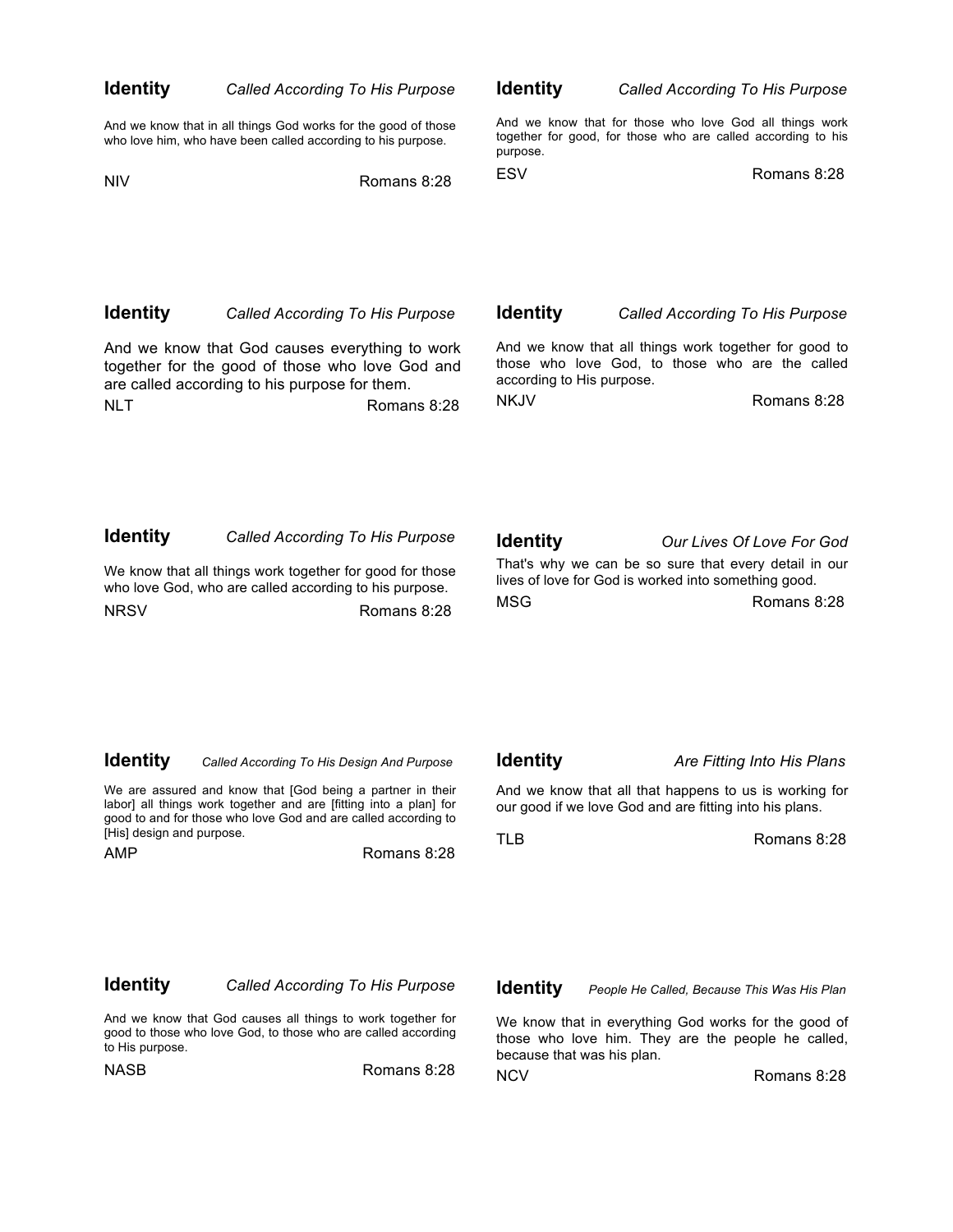## **Called According To His Purpose** Year \_\_\_\_ Week\_\_\_\_ Day \_\_\_\_ Date\_\_\_\_\_\_

## **Begin With Prayer:** *Here I am Lord. I Am Listening.*

**Meditating On God's Word:** *(What is God speaking to your heart?)*And we know that in all things God works for the good of those who love him, who have been called according to his purpose. Romans 8:28

### **Considering The Words***: (What words speak to your heart?)*

And I we know that I in all things I God works I for the good I of those I who love him, I who I have been I called I according to | his purpose. Romans 8:28

 $\_$  , and the set of the set of the set of the set of the set of the set of the set of the set of the set of the set of the set of the set of the set of the set of the set of the set of the set of the set of the set of th  $\_$  , and the set of the set of the set of the set of the set of the set of the set of the set of the set of the set of the set of the set of the set of the set of the set of the set of the set of the set of the set of th

### **Praying The Scripture:** *(What prayer from your heart will you write?)*

Father, forgive my impatience and doubt. I do trust you. I will wait for your purposes and plans to unfold in my life. Use all my life experiences, both good and bad, for your kingdom and glory according to your purposes and plans. Amen  $\_$  , and the set of the set of the set of the set of the set of the set of the set of the set of the set of the set of the set of the set of the set of the set of the set of the set of the set of the set of the set of th

### **What It Means:** *(What questions speak to your heart?) (Suggested questions for small group discussion are in bold)*

 $\_$  , and the set of the set of the set of the set of the set of the set of the set of the set of the set of the set of the set of the set of the set of the set of the set of the set of the set of the set of the set of th

When have the difficulties of life caused you pain and suffering?

When has something bad happened that you thought God could never use?

**When have you been amazed that God could use even a terrible thing for good?**

How have you relied on God through great pain and difficulties in life?

What has God done in and through in the great pain and difficulties of life?

**How has God been able to use all your life experiences, both good and bad, for His purposes and plans? What are you thankful for that God has been able to redeem and use in your life?**

 $\_$  , and the set of the set of the set of the set of the set of the set of the set of the set of the set of the set of the set of the set of the set of the set of the set of the set of the set of the set of the set of th  $\_$  , and the set of the set of the set of the set of the set of the set of the set of the set of the set of the set of the set of the set of the set of the set of the set of the set of the set of the set of the set of th  $\_$  , and the set of the set of the set of the set of the set of the set of the set of the set of the set of the set of the set of the set of the set of the set of the set of the set of the set of the set of the set of th  $\_$  , and the set of the set of the set of the set of the set of the set of the set of the set of the set of the set of the set of the set of the set of the set of the set of the set of the set of the set of the set of th  $\_$  , and the set of the set of the set of the set of the set of the set of the set of the set of the set of the set of the set of the set of the set of the set of the set of the set of the set of the set of the set of th  $\_$  , and the set of the set of the set of the set of the set of the set of the set of the set of the set of the set of the set of the set of the set of the set of the set of the set of the set of the set of the set of th  $\_$  , and the set of the set of the set of the set of the set of the set of the set of the set of the set of the set of the set of the set of the set of the set of the set of the set of the set of the set of the set of th  $\_$  , and the set of the set of the set of the set of the set of the set of the set of the set of the set of the set of the set of the set of the set of the set of the set of the set of the set of the set of the set of th  $\_$  , and the set of the set of the set of the set of the set of the set of the set of the set of the set of the set of the set of the set of the set of the set of the set of the set of the set of the set of the set of th  $\_$  , and the set of the set of the set of the set of the set of the set of the set of the set of the set of the set of the set of the set of the set of the set of the set of the set of the set of the set of the set of th

### **Living It Out:** *(What action step is God guiding your heart to take?)*

Trust that the Lord is in control and allow Him to work all things together for good in your life according to his plans.  $\_$  , and the set of the set of the set of the set of the set of the set of the set of the set of the set of the set of the set of the set of the set of the set of the set of the set of the set of the set of the set of th

### **Seeing It Happen:** *(What are you trusting God for in your heart?)*

Have faith that God is in control and that He can and will work all things for good according to His purposes and plans.  $\_$  , and the set of the set of the set of the set of the set of the set of the set of the set of the set of the set of the set of the set of the set of the set of the set of the set of the set of the set of the set of th

### **Get Ready To Share:** *(What can you share with others from your heart?)*

Share with another person or your small group what God has used for good in your life for his purposes and plans.

 $\_$  , and the set of the set of the set of the set of the set of the set of the set of the set of the set of the set of the set of the set of the set of the set of the set of the set of the set of the set of the set of th

# **Close With Prayer:** *Quiet Yourself Before The Lord*

*Pause And Offer Prayers Of… With An Attitude Of Faith Listen To What The Lord Wants To Say To You*

Adoration… \_\_\_\_\_\_\_\_\_\_\_\_\_\_\_\_\_\_\_\_\_\_\_\_\_\_\_\_\_\_\_\_\_\_\_\_\_\_\_\_\_\_\_\_\_\_\_\_\_\_\_\_\_\_\_\_\_\_\_\_\_\_\_\_\_\_\_\_\_\_\_\_\_\_\_\_\_\_\_ Thanksgiving... Confession... \_\_\_\_\_\_\_\_\_\_\_\_\_\_\_\_\_\_\_\_\_\_\_\_\_\_\_\_\_\_\_\_\_\_\_\_\_\_\_\_\_\_\_\_\_\_\_\_\_\_\_\_\_\_\_\_\_\_\_\_\_\_\_\_\_\_\_\_\_\_\_\_\_\_\_\_\_\_\_ Intercession... \_\_\_\_\_\_\_\_\_\_\_\_\_\_\_\_\_\_\_\_\_\_\_\_\_\_\_\_\_\_\_\_\_\_\_\_\_\_\_\_\_\_\_\_\_\_\_\_\_\_\_\_\_\_\_\_\_\_\_\_\_\_\_\_\_\_\_\_\_\_\_\_\_\_\_\_\_\_\_ Petition… \_\_\_\_\_\_\_\_\_\_\_\_\_\_\_\_\_\_\_\_\_\_\_\_\_\_\_\_\_\_\_\_\_\_\_\_\_\_\_\_\_\_\_\_\_\_\_\_\_\_\_\_\_\_\_\_\_\_\_\_\_\_\_\_\_\_\_\_\_\_\_\_\_\_\_\_\_\_\_

By Jon Ulrich © All rights reserved compared Copying not permitted www.GrowingAsDisciples.com

## **Identity** – Romans 8:28 **In Context:** *Read Romans 8*